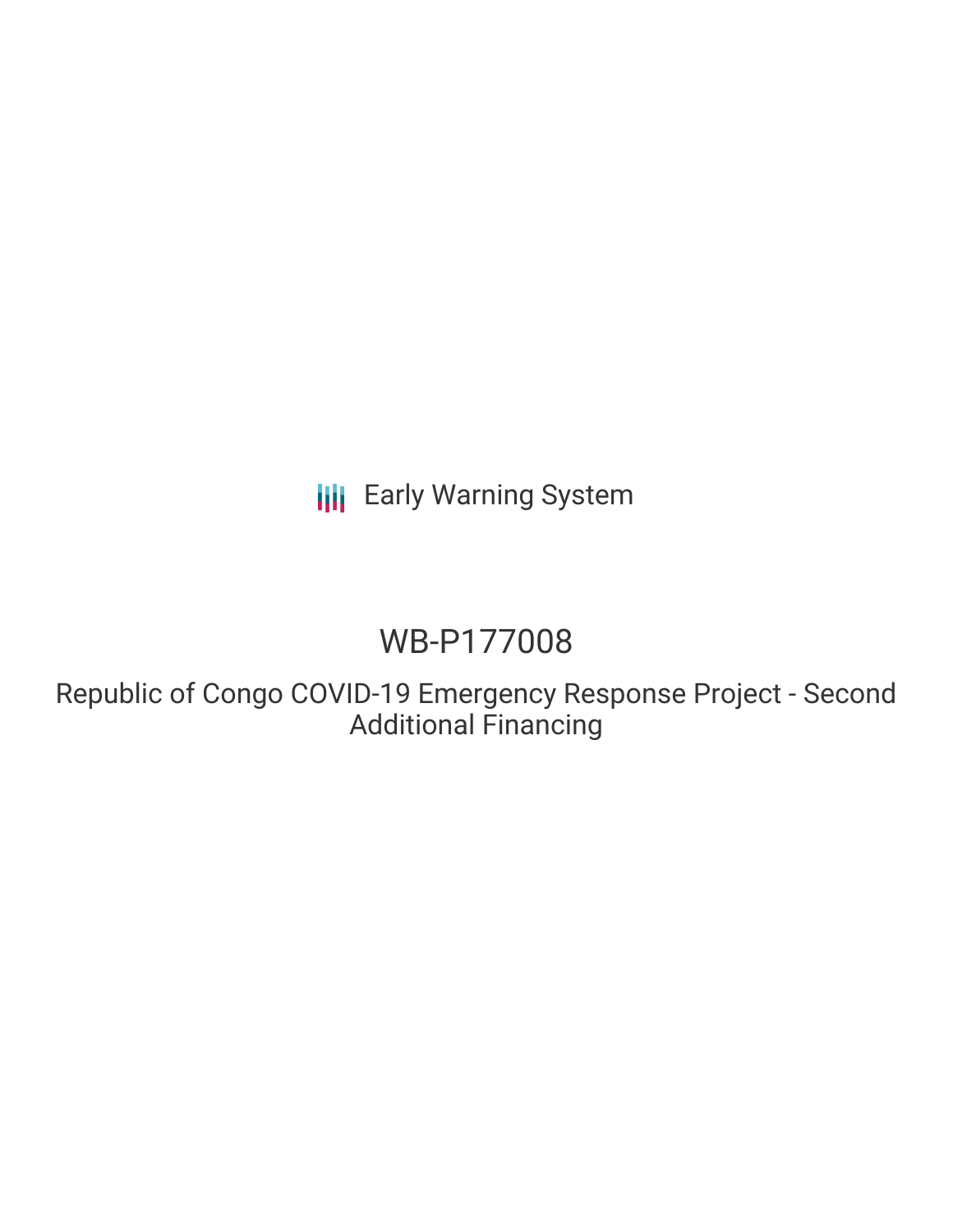

#### **Quick Facts**

| Congo, Democratic Republic of              |
|--------------------------------------------|
| World Bank (WB)                            |
| Active                                     |
| U                                          |
| Government of Democratic Republic of Congo |
| <b>Education and Health</b>                |
| Grant                                      |
| $$3.00$ million                            |
|                                            |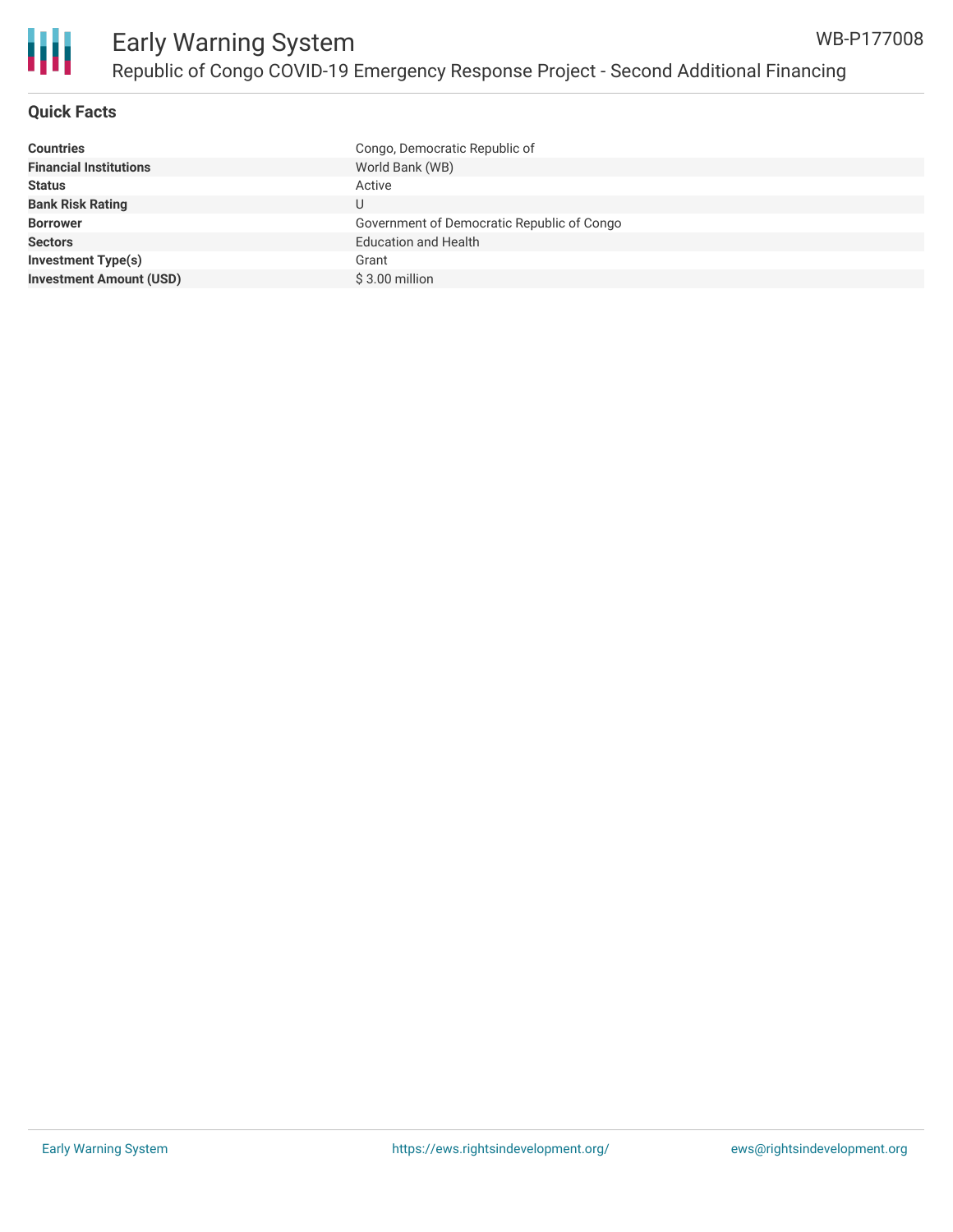



#### **Project Description**

According to the website, the project aims to prevent, detect, and respond to the threat posed by COVID-19 and strengthen the national system for public health preparedness in the Republic of Congo.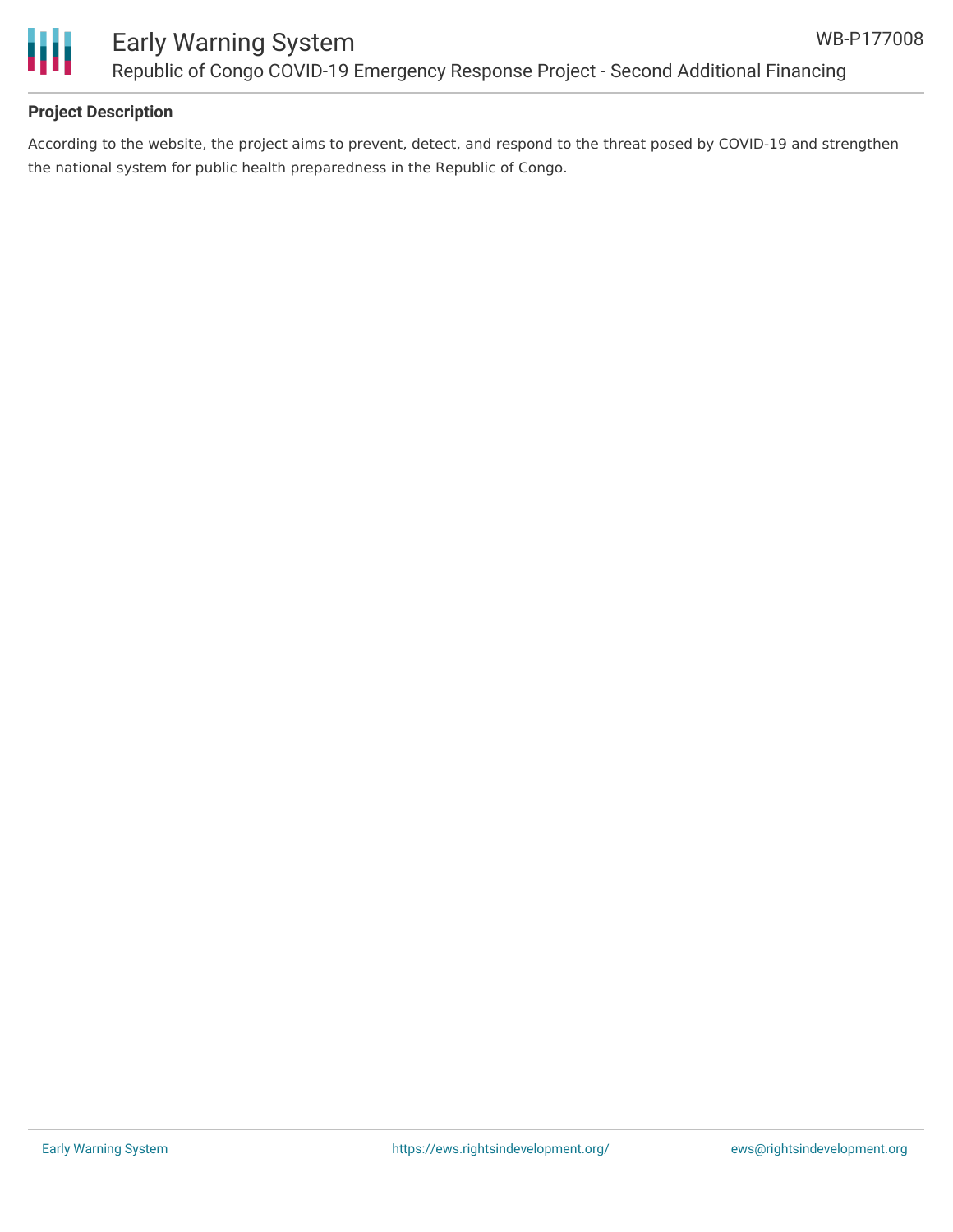

### Early Warning System Republic of Congo COVID-19 Emergency Response Project - Second Additional Financing

#### **Investment Description**

World Bank (WB)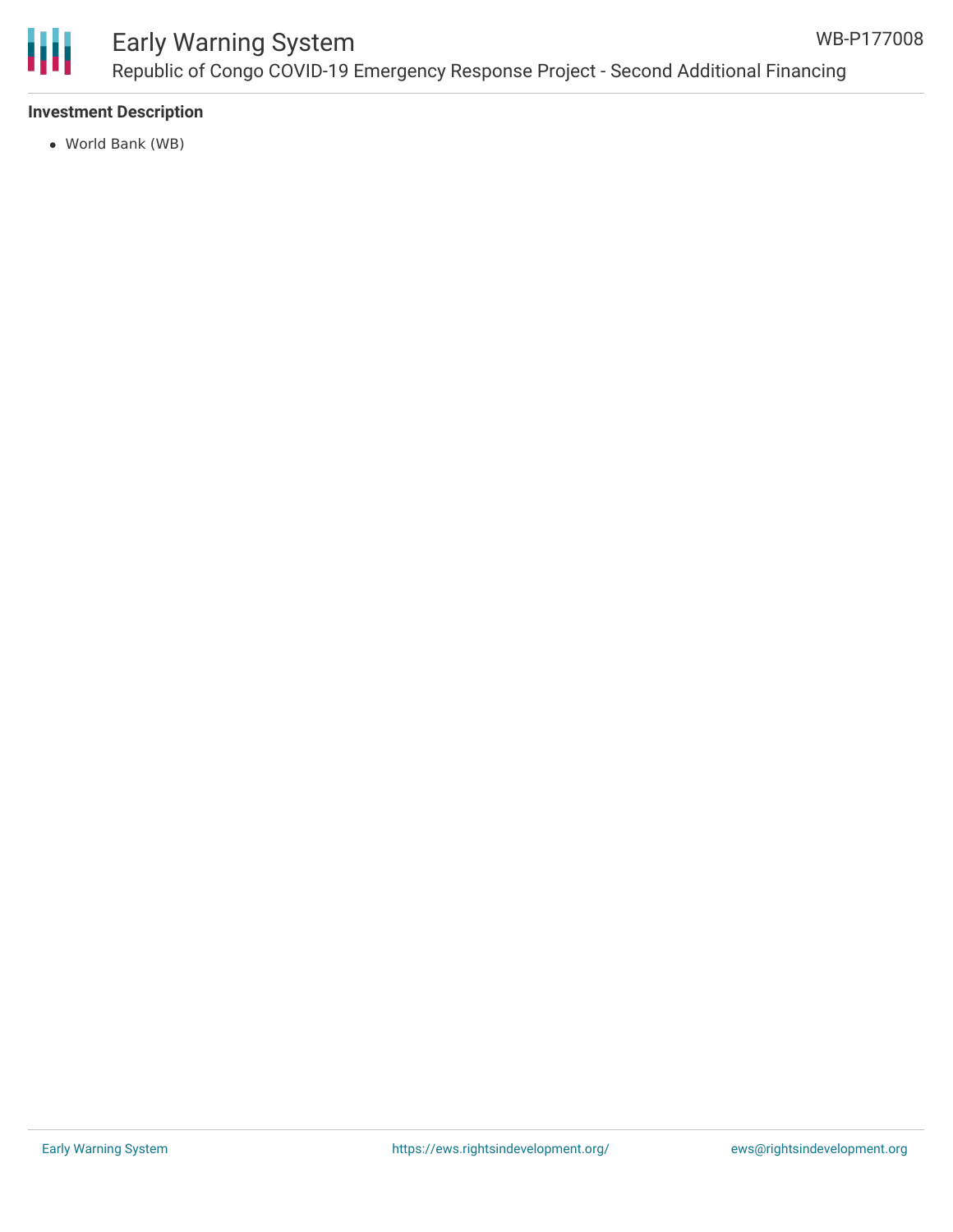#### **Contact Information**

No contact information provided at the time of disclosure.

#### **ACCESS TO INFORMATION**

To submit an information request for project information, you will have to create an account to access the Access to Information request form. You can learn more about this process at: https://www.worldbank.org/en/access-toinformation/request-submission

#### **ACCOUNTABILITY MECHANISM OF THE WORLD BANK**

The World Bank Inspection Panel is the independent complaint mechanism and fact-finding body for people who believe they are likely to be, or have been, adversely affected by a World Bank-financed project. If you submit a complaint to the Inspection Panel, they may investigate to assess whether the World Bank is following its own policies and procedures for preventing harm to people or the environment. You can contact the Inspection Panel or submit a complaint by emailing ipanel@worldbank.org. Information on how to file a complaint and a complaint request form are available at: https://www.inspectionpanel.org/how-tofile-complaint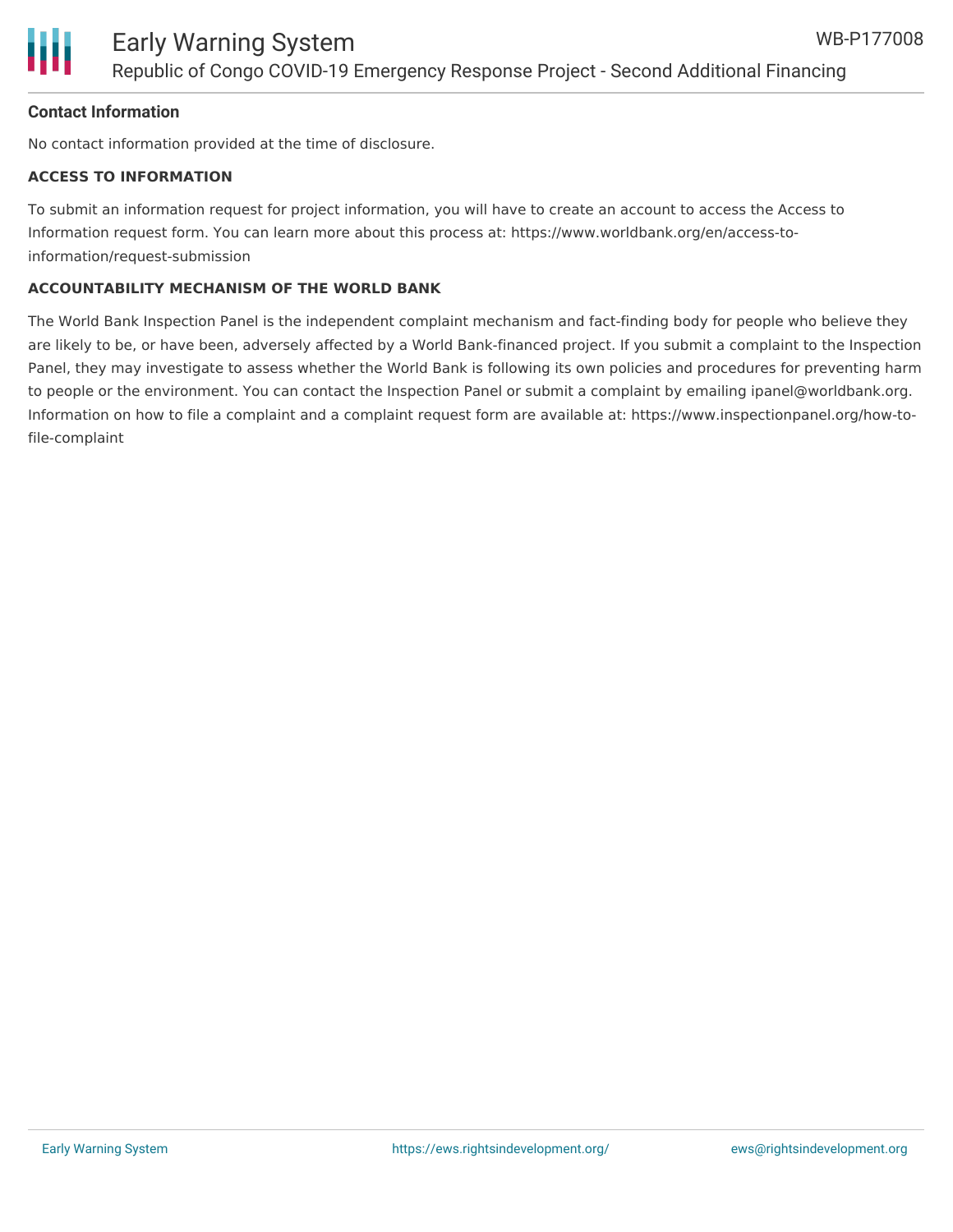

# Early Warning System

Republic of Congo COVID-19 Emergency Response Project - Second Additional Financing

#### **Bank Documents**

- Additional Financing [Environmental](http://documents.worldbank.org/curated/en/099415002082230014/Additional0Fin0Financing000P177008) and Social Commitment Plan (ESCP) Republic of Congo COVID-19 Em
- Additional Financing [Environmental](http://documents.worldbank.org/curated/en/099420002082229233/Additional0Fin00Financing000P177008) and Social Review Summary (ESRS) Republic of Congo COVID-19 Eme
- Additional Financing [Environmental](http://documents.worldbank.org/curated/en/309961636711731747/Project-Information-Document-Republic-of-Congo-COVID-19-Emergency-Response-Project-Second-Additional-Financing-P177008) and Social Review Summary (ESRS) Republic of Congo COVID-19 Eme
- Additional Financing [Environmental](http://documents.worldbank.org/curated/en/500711629167246396/Additional-Financing-Environmental-and-Social-Review-Summary-ESRS-Republic-of-Congo-COVID-19-Emergency-Response-Project-Second-Additional-F) and Social Review Summary (ESRS) Republic of Congo COVID-19 Eme
- Additional Financing Stakeholder [Engagement](http://documents.worldbank.org/curated/en/099420102082270458/Additional0Fin0Financing000P177008) Plan (SEP) Republic of Congo COVID-19 Emergency Respon